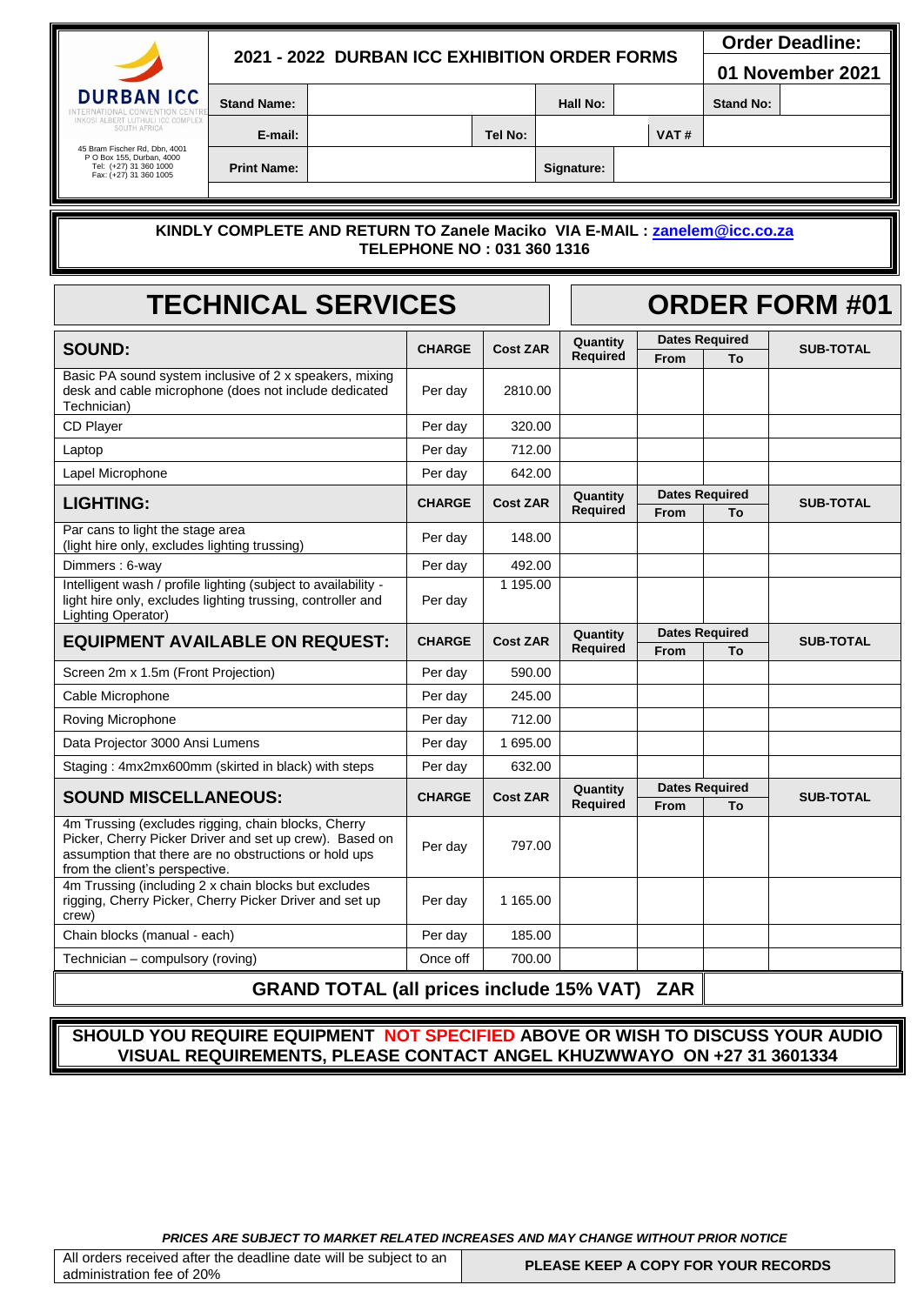|                                                                                                                |                                               |                                                     |                 |                            |             |                       |                  | <b>Order Deadline:</b> |  |  |  |
|----------------------------------------------------------------------------------------------------------------|-----------------------------------------------|-----------------------------------------------------|-----------------|----------------------------|-------------|-----------------------|------------------|------------------------|--|--|--|
|                                                                                                                | 2021 - 2022 DURBAN ICC EXHIBITION ORDER FORMS |                                                     |                 |                            |             |                       | 01 November 2021 |                        |  |  |  |
| <b>RBAN ICC</b>                                                                                                | <b>Stand Name:</b>                            |                                                     |                 | <b>Hall No:</b>            |             |                       | <b>Stand No:</b> |                        |  |  |  |
| NKOSI ALBERT LUTHULI ICC COMPLE<br>SOUTH AFRICA                                                                | E-mail:                                       |                                                     |                 | Tel No:                    |             | VAT#                  |                  |                        |  |  |  |
| 45 Bram Fischer Rd, Dbn, 4001<br>P O Box 155, Durban, 4000<br>Tel: (+27) 31 360 1000                           |                                               |                                                     |                 |                            |             |                       |                  |                        |  |  |  |
| Fax: (+27) 31 360 1005                                                                                         | <b>Print Name:</b>                            |                                                     |                 | Signature:                 |             |                       |                  |                        |  |  |  |
|                                                                                                                |                                               |                                                     |                 |                            |             |                       |                  |                        |  |  |  |
| KINDLY COMPLETE AND RETURN TO Zanele Maciko VIA E-MAIL : zanelem@icc.co.za<br>TELEPHONE NO: 031 360 1316       |                                               |                                                     |                 |                            |             |                       |                  |                        |  |  |  |
| <b>RIGGING / FURNITURE / LINEN &amp;</b><br><b>ORDER FORM #02</b><br><b>HARD HATS</b>                          |                                               |                                                     |                 |                            |             |                       |                  |                        |  |  |  |
| RIGGING: (Please submit information below in order for a separate rigging quote to be forwarded)               |                                               |                                                     |                 |                            |             |                       |                  |                        |  |  |  |
| Rigging Certificate / Certificate of Compliance                                                                |                                               | Must be provided by service provider                |                 |                            |             |                       |                  |                        |  |  |  |
| <b>Banner/ Chandelier / Sign:</b><br>Description of Item: (If different, please attach<br>description of each) |                                               |                                                     |                 |                            |             |                       |                  |                        |  |  |  |
| Electric Power & Connection Type:                                                                              |                                               |                                                     |                 |                            |             |                       |                  |                        |  |  |  |
| Quantity:                                                                                                      |                                               |                                                     |                 | Weight (must be accurate): |             |                       |                  |                        |  |  |  |
| <b>FURNITURE / LINEN:</b>                                                                                      |                                               | <b>CHARGE</b>                                       | <b>Cost ZAR</b> | Quantity<br>Required       |             | <b>Dates Required</b> |                  | <b>SUB-TOTAL</b>       |  |  |  |
| <b>Chairs: Padded banqueting</b>                                                                               |                                               | Once off each                                       | 29.00           |                            | <b>From</b> | To                    |                  |                        |  |  |  |
| Table Hire:                                                                                                    |                                               |                                                     |                 |                            |             |                       |                  |                        |  |  |  |
| <b>Conference Narrow</b>                                                                                       | $(1.8 m \times 45 cm)$                        | Once off each                                       | 120.00          |                            |             |                       |                  |                        |  |  |  |
| Trestle                                                                                                        | $(1.8 m \times 90 cm)$                        | Once off each                                       | 120.00          |                            |             |                       |                  |                        |  |  |  |
| <b>Cocktail Round</b>                                                                                          | $(60 \text{ cm})$                             | Once off each                                       | 120.00          |                            |             |                       |                  |                        |  |  |  |
| <b>Table Cloth Hire:</b>                                                                                       |                                               |                                                     |                 |                            |             |                       |                  |                        |  |  |  |
| Conference; trestle and round cocktail                                                                         |                                               | Once off each                                       | 87.00           |                            |             |                       |                  |                        |  |  |  |
| <b>SAFETY HARD HATS:</b>                                                                                       |                                               | <b>CHARGE</b>                                       | <b>Cost ZAR</b> | Quantity                   |             | <b>Dates Required</b> |                  | <b>SUB-TOTAL</b>       |  |  |  |
|                                                                                                                |                                               |                                                     |                 | <b>Required</b>            | <b>From</b> |                       | To               |                        |  |  |  |
| Hard hats are available to purchase for<br>buildup and breakdown as per Safety<br>requirements                 |                                               | Once off each                                       | 76.00           |                            |             |                       |                  |                        |  |  |  |
|                                                                                                                |                                               | <b>GRAND TOTAL (all prices include 15% VAT) ZAR</b> |                 |                            |             |                       |                  |                        |  |  |  |

**PLEASE NOTE THAT THE FULL REPLACEMENT COST WILL BE CHARGED FOR ANY DAMAGES TO CARPETS / FURNITURE / EQUIPMENT / LINEN**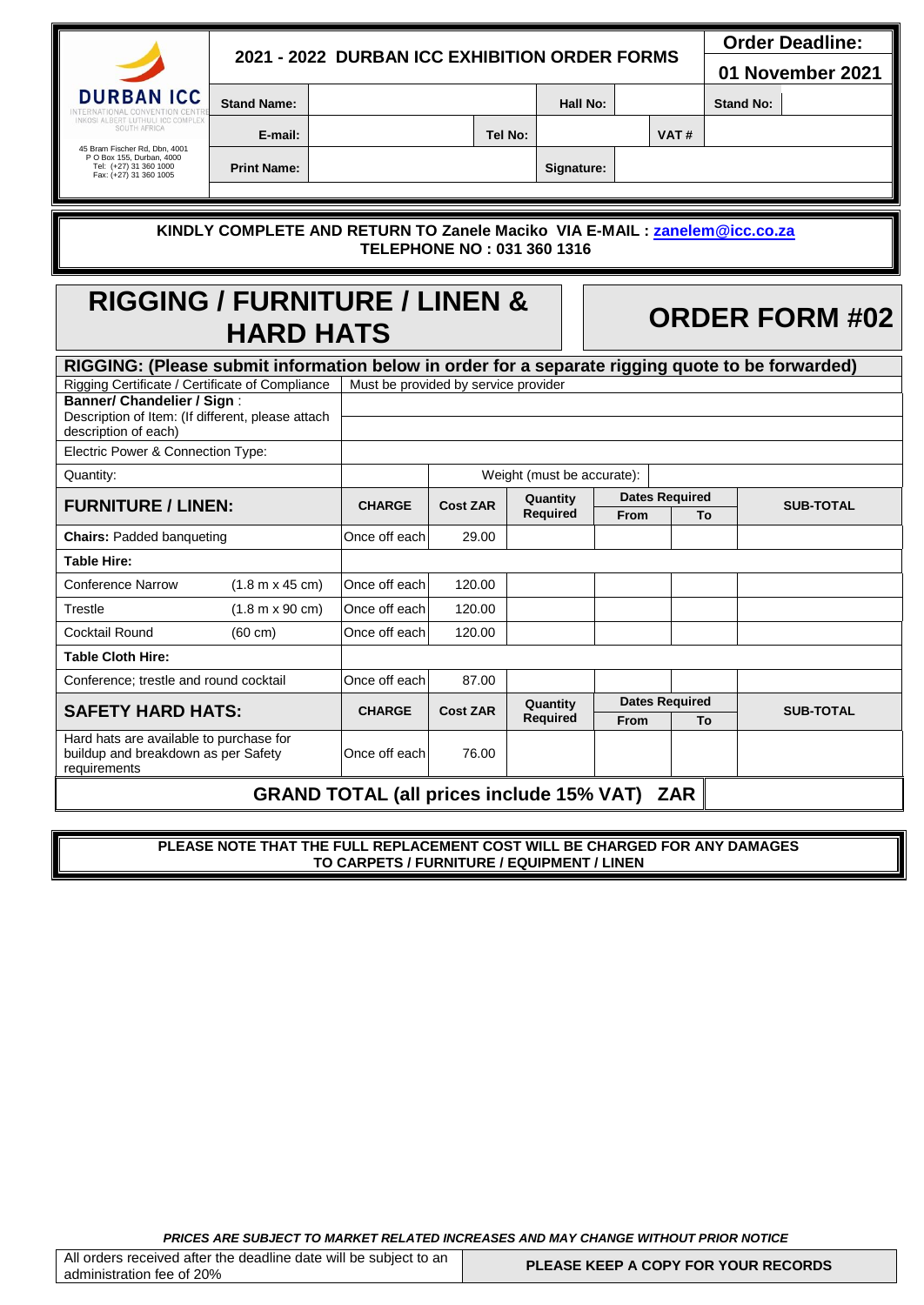|                                                                                                                |                    | 2021 - 2022 DURBAN ICC EXHIBITION ORDER FORMS                               | <b>Order Deadline:</b><br>01 November 2021 |            |      |                  |  |
|----------------------------------------------------------------------------------------------------------------|--------------------|-----------------------------------------------------------------------------|--------------------------------------------|------------|------|------------------|--|
| <b>DURBAN ICC</b>                                                                                              | <b>Stand Name:</b> |                                                                             |                                            | Hall No:   |      | <b>Stand No:</b> |  |
| ALBERT LUTHULLICC COMPLEX<br>SOUTH AFRICA                                                                      | E-mail:            |                                                                             | Tel No:                                    |            | VAT# |                  |  |
| 45 Bram Fischer Rd, Dbn, 4001<br>P O Box 155, Durban, 4000<br>Tel: (+27) 31 360 1000<br>Fax: (+27) 31 360 1005 | <b>Print Name:</b> |                                                                             |                                            | Signature: |      |                  |  |
|                                                                                                                |                    |                                                                             |                                            |            |      |                  |  |
|                                                                                                                |                    | KINDLY COMPLETE AND RETURN TO Zanele Maciko, VIA E-MAIL : zanelem@icc.co.za |                                            |            |      |                  |  |

### **KINDLY COMPLETE AND RETURN TO Zanele Maciko VIA E-MAIL : [zanelem@icc.co.za](mailto:zanelem@icc.co.za)  TELEPHONE NO : 031 360 1316**

# **BEVERAGE THE ORDER FORM #03**

**Deliveries do not include waitron service - should you require staff kindly complete the Labour section below**

| SUB-<br><b>TEA/COFFEE COMBO:</b><br><b>Cost ZAR</b><br><b>Delivery</b><br><b>Delivery</b><br><b>Delivery</b><br><b>Delivery</b><br><b>QTY</b><br>OT)<br><b>OTY</b><br><b>TOTAL</b><br>OT)<br><b>Times</b><br><b>Times</b><br><b>Times</b><br><b>Times</b><br>832.00<br>3xFlask of Hot water; 45 cups/ saucers/ teaspoons<br>and condiments (tea/ coffee / milk / sugar)<br>once off /<br>delivered to stand in the morning and collected in<br>per<br>2 hours<br>refresh<br>Day $1:$<br>Day $2:$<br>Day 3:<br>Day $4:$<br>WINE - per 750 ml Bottle<br>SUB-<br><b>Cost ZAR</b><br><b>Delivery</b><br><b>Delivery</b><br><b>Delivery</b><br>Delivery<br>QTY<br>QTY<br>QTY<br><b>TOTAL</b><br>QT<br>(See list overleaf)<br><b>Times</b><br><b>Times</b><br><b>Times</b><br><b>Times</b><br>SUB-<br>Cost |  |  |  |  |  |  |  |  |  |  |
|------------------------------------------------------------------------------------------------------------------------------------------------------------------------------------------------------------------------------------------------------------------------------------------------------------------------------------------------------------------------------------------------------------------------------------------------------------------------------------------------------------------------------------------------------------------------------------------------------------------------------------------------------------------------------------------------------------------------------------------------------------------------------------------------------|--|--|--|--|--|--|--|--|--|--|
|                                                                                                                                                                                                                                                                                                                                                                                                                                                                                                                                                                                                                                                                                                                                                                                                      |  |  |  |  |  |  |  |  |  |  |
|                                                                                                                                                                                                                                                                                                                                                                                                                                                                                                                                                                                                                                                                                                                                                                                                      |  |  |  |  |  |  |  |  |  |  |
|                                                                                                                                                                                                                                                                                                                                                                                                                                                                                                                                                                                                                                                                                                                                                                                                      |  |  |  |  |  |  |  |  |  |  |
|                                                                                                                                                                                                                                                                                                                                                                                                                                                                                                                                                                                                                                                                                                                                                                                                      |  |  |  |  |  |  |  |  |  |  |
|                                                                                                                                                                                                                                                                                                                                                                                                                                                                                                                                                                                                                                                                                                                                                                                                      |  |  |  |  |  |  |  |  |  |  |
|                                                                                                                                                                                                                                                                                                                                                                                                                                                                                                                                                                                                                                                                                                                                                                                                      |  |  |  |  |  |  |  |  |  |  |
|                                                                                                                                                                                                                                                                                                                                                                                                                                                                                                                                                                                                                                                                                                                                                                                                      |  |  |  |  |  |  |  |  |  |  |
|                                                                                                                                                                                                                                                                                                                                                                                                                                                                                                                                                                                                                                                                                                                                                                                                      |  |  |  |  |  |  |  |  |  |  |
|                                                                                                                                                                                                                                                                                                                                                                                                                                                                                                                                                                                                                                                                                                                                                                                                      |  |  |  |  |  |  |  |  |  |  |
|                                                                                                                                                                                                                                                                                                                                                                                                                                                                                                                                                                                                                                                                                                                                                                                                      |  |  |  |  |  |  |  |  |  |  |
| MINERALS - 24 x 330 ml per case<br>Day $1:$<br>Day $2:$<br>Day $3:$<br>Day $4:$<br><b>TOTAL</b><br><b>ZAR</b><br>QTY QTY QTY<br>QTY<br><b>QTY</b><br>QTY<br>QTY<br>QTY                                                                                                                                                                                                                                                                                                                                                                                                                                                                                                                                                                                                                               |  |  |  |  |  |  |  |  |  |  |
| <b>Delivery</b><br><b>Delivery</b><br><b>Delivery</b><br><b>Delivery</b><br>No. of cases<br>No. of cases<br>Day<br>Day<br>Day<br>Day<br>Day<br>Day<br>Day<br>Day<br><b>Times</b><br><b>Times</b><br><b>Times</b><br><b>Times</b><br>$\overline{2}$<br>$\mathbf{3}$<br>$\mathbf{3}$<br>$\overline{4}$<br>$\overline{4}$<br>$\mathbf{1}$<br>$\overline{2}$                                                                                                                                                                                                                                                                                                                                                                                                                                             |  |  |  |  |  |  |  |  |  |  |
| Coke<br>672.00<br>Coke Light                                                                                                                                                                                                                                                                                                                                                                                                                                                                                                                                                                                                                                                                                                                                                                         |  |  |  |  |  |  |  |  |  |  |
| 672.00<br>Fanta<br>Sprite                                                                                                                                                                                                                                                                                                                                                                                                                                                                                                                                                                                                                                                                                                                                                                            |  |  |  |  |  |  |  |  |  |  |
| 840.00<br>Appletiser<br>Grapetiser                                                                                                                                                                                                                                                                                                                                                                                                                                                                                                                                                                                                                                                                                                                                                                   |  |  |  |  |  |  |  |  |  |  |
| Sparkling<br>Still Water -500ml<br>576.00<br>Water-500ml                                                                                                                                                                                                                                                                                                                                                                                                                                                                                                                                                                                                                                                                                                                                             |  |  |  |  |  |  |  |  |  |  |
| BEER CANS - 24 x 330 ml per case                                                                                                                                                                                                                                                                                                                                                                                                                                                                                                                                                                                                                                                                                                                                                                     |  |  |  |  |  |  |  |  |  |  |
| Castle<br>Hansa<br>792.00                                                                                                                                                                                                                                                                                                                                                                                                                                                                                                                                                                                                                                                                                                                                                                            |  |  |  |  |  |  |  |  |  |  |
| Heineken<br>864.00                                                                                                                                                                                                                                                                                                                                                                                                                                                                                                                                                                                                                                                                                                                                                                                   |  |  |  |  |  |  |  |  |  |  |
| Castle Lite<br>840.00                                                                                                                                                                                                                                                                                                                                                                                                                                                                                                                                                                                                                                                                                                                                                                                |  |  |  |  |  |  |  |  |  |  |
| CIDERS / COOLER - per Case of 24                                                                                                                                                                                                                                                                                                                                                                                                                                                                                                                                                                                                                                                                                                                                                                     |  |  |  |  |  |  |  |  |  |  |
| <b>Smirnoff Pine</b><br><b>Hunters Extreme</b><br>Refer to                                                                                                                                                                                                                                                                                                                                                                                                                                                                                                                                                                                                                                                                                                                                           |  |  |  |  |  |  |  |  |  |  |
| (840.00)<br>(1200.00)<br>drink                                                                                                                                                                                                                                                                                                                                                                                                                                                                                                                                                                                                                                                                                                                                                                       |  |  |  |  |  |  |  |  |  |  |
| Savanna Premium<br>Flying Fish<br>Refer to<br>(888.00)<br>(1008.00)<br>drink                                                                                                                                                                                                                                                                                                                                                                                                                                                                                                                                                                                                                                                                                                                         |  |  |  |  |  |  |  |  |  |  |
| <b>GLASSWARE - 36 Glasses per Case</b>                                                                                                                                                                                                                                                                                                                                                                                                                                                                                                                                                                                                                                                                                                                                                               |  |  |  |  |  |  |  |  |  |  |
| Soft drink<br>250.00<br>Beer                                                                                                                                                                                                                                                                                                                                                                                                                                                                                                                                                                                                                                                                                                                                                                         |  |  |  |  |  |  |  |  |  |  |
| Wine<br><b>Sparkling Wine</b><br>270.00                                                                                                                                                                                                                                                                                                                                                                                                                                                                                                                                                                                                                                                                                                                                                              |  |  |  |  |  |  |  |  |  |  |
| (this applies to a once off daily am delivery and pm collection)                                                                                                                                                                                                                                                                                                                                                                                                                                                                                                                                                                                                                                                                                                                                     |  |  |  |  |  |  |  |  |  |  |
| - 5 kg Pack<br>40.00<br>lce                                                                                                                                                                                                                                                                                                                                                                                                                                                                                                                                                                                                                                                                                                                                                                          |  |  |  |  |  |  |  |  |  |  |
| 65.00<br>Wine Openers - on request                                                                                                                                                                                                                                                                                                                                                                                                                                                                                                                                                                                                                                                                                                                                                                   |  |  |  |  |  |  |  |  |  |  |
| Mon-Sat<br><b>Public Holiday</b><br>Sunday<br>Day $1:$<br>Day $2:$<br>Day $3:$<br>Day 4 :<br><b>LABOUR:</b>                                                                                                                                                                                                                                                                                                                                                                                                                                                                                                                                                                                                                                                                                          |  |  |  |  |  |  |  |  |  |  |
| SUB-<br>No. of<br><b>Cost ZAR</b><br><b>Cost ZAR</b><br><b>Cost ZAR</b><br>Per hour<br>Per hour<br>Per hour<br><b>TOTAL</b><br><b>Staff</b><br>Start - End<br>Start - End<br>Start - End<br>Minimum 4 hour shift<br>Start - End                                                                                                                                                                                                                                                                                                                                                                                                                                                                                                                                                                      |  |  |  |  |  |  |  |  |  |  |
| (Day/Night)<br>(Day/Night)<br>(Day/Night)                                                                                                                                                                                                                                                                                                                                                                                                                                                                                                                                                                                                                                                                                                                                                            |  |  |  |  |  |  |  |  |  |  |
| 162.00<br>Waitron<br>108.00<br>162.00                                                                                                                                                                                                                                                                                                                                                                                                                                                                                                                                                                                                                                                                                                                                                                |  |  |  |  |  |  |  |  |  |  |
| 162.00<br>162.00<br><b>Bar Person</b><br>108.00                                                                                                                                                                                                                                                                                                                                                                                                                                                                                                                                                                                                                                                                                                                                                      |  |  |  |  |  |  |  |  |  |  |
| 157.00<br>76.00<br>120.00<br>Porter<br>المنافذ والمناسبة<br>$A$ FOLMATI<br>7.6<br>88 AND TATAL /-U                                                                                                                                                                                                                                                                                                                                                                                                                                                                                                                                                                                                                                                                                                   |  |  |  |  |  |  |  |  |  |  |

## **GRAND TOTAL (all prices include 15% VAT) ZAR**

### **BEVERAGE REFUND POLICY:**

**Only 24 x Sealed Cases will be refundable. The return form MUST be signed by both the client and the Durban ICC Function Co-ordinator. The refund will only be processed within 14 working days post event.**

*PRICES ARE SUBJECT TO MARKET RELATED INCREASES AND MAY CHANGE WITHOUT PRIOR NOTICE*

All orders received after the deadline date will be subject to an All orders received after the deadline date will be subject to an **PLEASE KEEP A COPY FOR YOUR RECORDS**<br>administration fee of 20%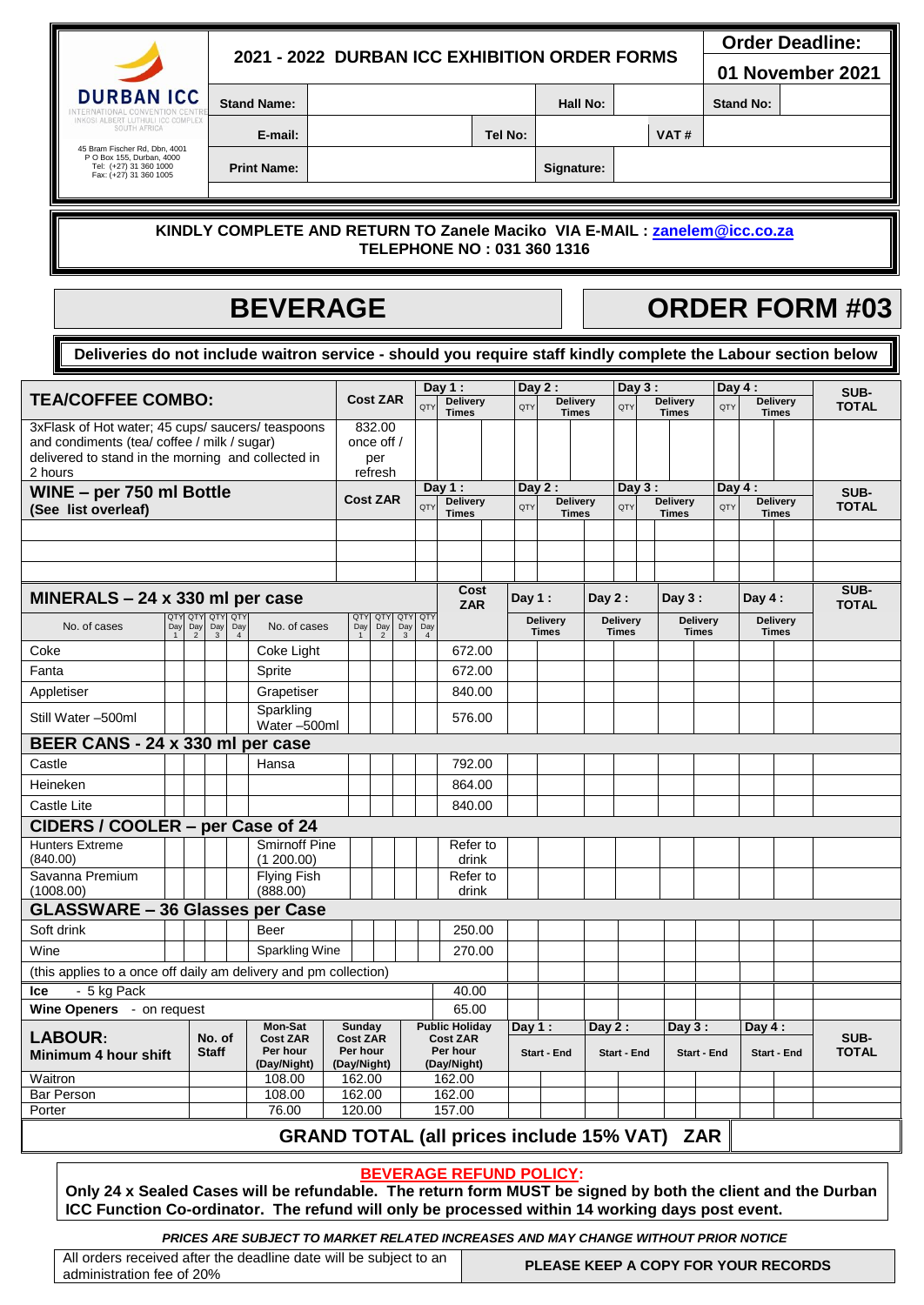|                                                                                                                |                    |                                               | <b>Order Deadline:</b> |      |                  |  |
|----------------------------------------------------------------------------------------------------------------|--------------------|-----------------------------------------------|------------------------|------|------------------|--|
| $\overline{\phantom{a}}$                                                                                       |                    | 2021 - 2022 DURBAN ICC EXHIBITION ORDER FORMS | 01 November 2021       |      |                  |  |
| <b>DURBAN ICC</b><br>INTERNATIONAL CONVENTION CENTR                                                            | <b>Stand Name:</b> |                                               | Hall No:               |      | <b>Stand No:</b> |  |
| INKOSI ALBERT LUTHULI ICC COMPLEX<br>SOUTH AFRICA                                                              | E-mail:            | Tel No:                                       |                        | VAT# |                  |  |
| 45 Bram Fischer Rd, Dbn, 4001<br>P O Box 155, Durban, 4000<br>Tel: (+27) 31 360 1000<br>Fax: (+27) 31 360 1005 | <b>Print Name:</b> |                                               | Signature:             |      |                  |  |
|                                                                                                                |                    |                                               |                        |      |                  |  |

### **KINDLY COMPLETE AND RETURN TO Zanele Maciko VIA E-MAIL : [zanelem@icc.co.za](mailto:zanelem@icc.co.za)  TELEPHONE NO : 031 360 1316**

### **\*\*\* PLEASE NOTE THAT ALL WINES ARE SUBJECT TO AVAILABILITY - IF NOT AVAILABLE KINDLY SEND YOUR REQUEST TO THE CONTACT AS DETAILED ABOVE FOR AN ALTERNATIVE \*\*\***

| <b>WHITE / ROSE WINES</b> (per 750 ml Bottle) |                                             | <b>SPIRITS &amp; LIQUORS</b> (per 750 ml Bottle) |         |
|-----------------------------------------------|---------------------------------------------|--------------------------------------------------|---------|
| Alvis drift Sauvignon Blanc                   | 155.00                                      | Absolut Vodka                                    | 780.00  |
| <b>KWV Chardonnay</b>                         | 200.00                                      | Amarula                                          | 600.00  |
| Glen Carlou Chardonnay                        | 360.00                                      | <b>Bells</b>                                     | 750.00  |
| <b>RED WINES</b> (per 750 ml Bottle)          |                                             | Captain Morgan Rum                               | 660.00  |
| Warwick First Lady Cab Sauv                   | 280.00                                      | Chivas Regal                                     | 1350.00 |
| Graham Beck Cabernet Sauvignon                | 280.00                                      | Ciroc Vodka                                      | 1500.00 |
| Bayede Prince Pinotage Merlot                 | 155.00                                      | Glen Fiddich                                     | 1500.00 |
| Rhino Tears red                               | 200.00                                      | Gordon's Gin                                     | 660.00  |
| <b>MISCELLANEOUS</b> (24 units per case)      |                                             | J&B                                              | 690.00  |
| Iced Tea - Assorted 330 ml                    | 672.00                                      | <b>Jack Daniels</b>                              | 1050.00 |
| Liquifruit - Assorted 330 ml                  | 768.00                                      | Jameson                                          | 1110.00 |
| Cream Soda 330 ml                             | 672.00                                      | Johnny Walker Black                              | 1260.00 |
| Soda Water 200 ml                             | 576.00                                      | Johnny Walker Red                                | 750.00  |
| Tonic Water 200 ml                            | 576.00                                      | Klipdrift                                        | 660.00  |
| Red Bull 250 ml                               | 1104.00                                     | Spiced Gold Rum                                  | 660.00  |
| <b>CORKAGE</b>                                |                                             | Smirnoff Vodka                                   | 600.00  |
| Wine / Sparkling Wine (per 750 ml Bottle)     | 65.00                                       | Olmeca Tequila                                   | 750.00  |
| <b>Specialty Stock Items</b>                  | Cost price client<br>purchased items<br>for | Southern Comfort                                 | 660.00  |
| Corporate Branded Water only                  | No charge                                   |                                                  |         |
|                                               |                                             |                                                  |         |

| <b>SPIRITS &amp; LIQUORS</b> (per 750 ml Bottle) |         |
|--------------------------------------------------|---------|
| Absolut Vodka                                    | 780.00  |
| Amarula                                          | 600.00  |
| <b>Bells</b>                                     | 750.00  |
| Captain Morgan Rum                               | 660.00  |
| Chivas Regal                                     | 1350.00 |
| Ciroc Vodka                                      | 1500.00 |
| Glen Fiddich                                     | 1500.00 |
| Gordon's Gin                                     | 660.00  |
| .I&B                                             | 690.00  |
| Jack Daniels                                     | 1050.00 |
| Jameson                                          | 1110.00 |
| Johnny Walker Black                              | 1260.00 |
| Johnny Walker Red                                | 750.00  |
| Klipdrift                                        | 660.00  |
| Spiced Gold Rum                                  | 660.00  |
| Smirnoff Vodka                                   | 600.00  |
| Olmeca Tequila                                   | 750.00  |
| Southern Comfort                                 | 660.00  |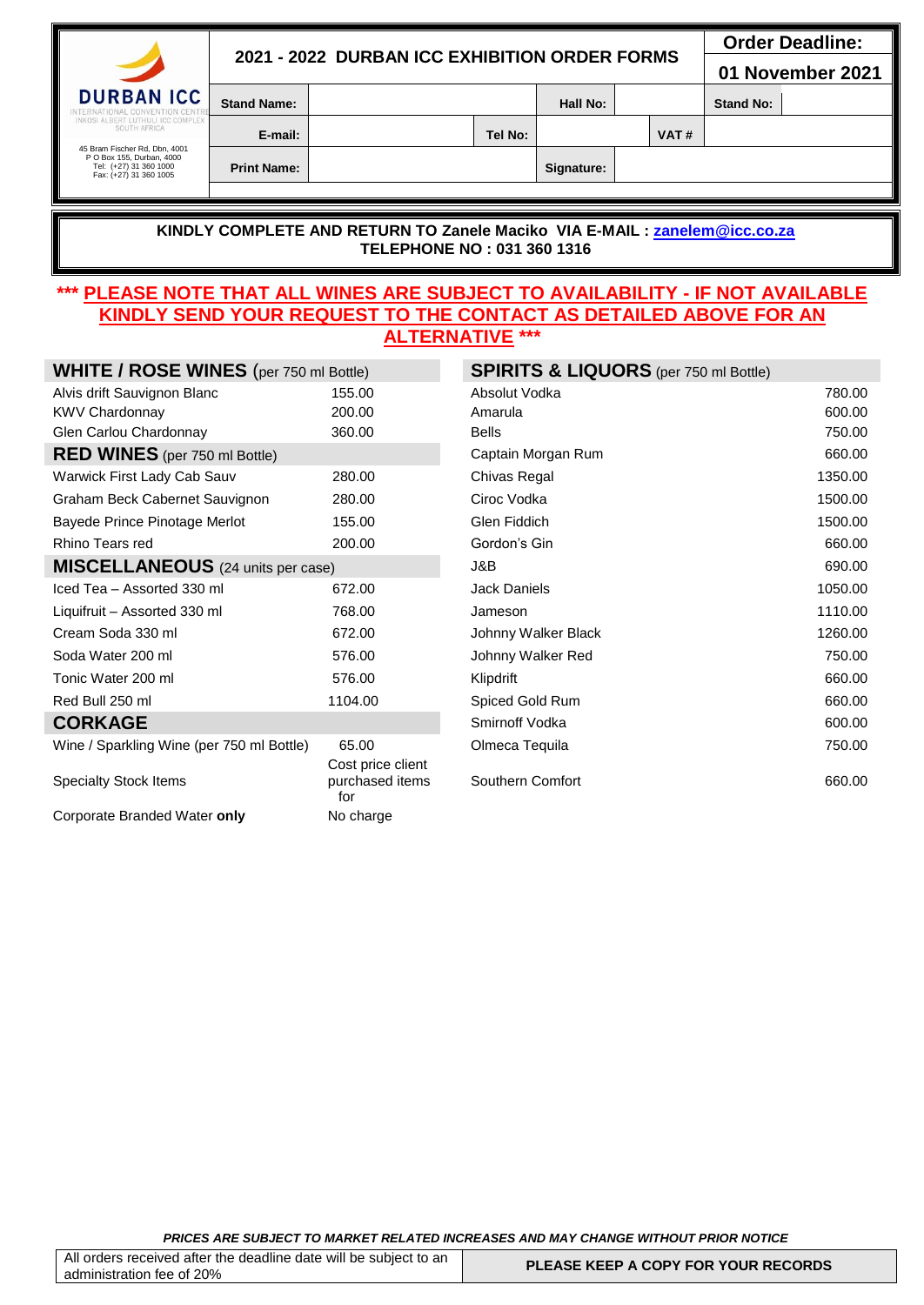## **2021 - 2022 DURBAN ICC EXHIBITION ORDER FORMS**

 **Order Deadline:** 

**01 November 2021**

**DURBAN ICC** 

**Stand Name: Assumed A CONSISTENT A CONSISTENT MAIL No: <b>A** CONSISTENT A Stand No:

**E-mail: Tel No: VAT #**

45 Bram Fischer Rd, Dbn, 4001 P O Box 155, Durban, 4000 Tel: (+27) 31 360 1000 Fax: (+27) 31 360 1005

**Print Name: Signature:** 

### **KINDLY COMPLETE AND RETURN TO Zanele Maciko VIA E-MAIL : [zanelem@icc.co.za](mailto:zanelem@icc.co.za)  TELEPHONE NO : 031 360 1316**

| <b>BUILDING SERVICES</b>                                                                                                                                                                                     |                         |                    |     |             | <b>ORDER FORM # 04</b>      |           |  |  |  |  |  |
|--------------------------------------------------------------------------------------------------------------------------------------------------------------------------------------------------------------|-------------------------|--------------------|-----|-------------|-----------------------------|-----------|--|--|--|--|--|
| <b>INTERNET:</b><br>(Available only at ICC and ICC Arena)                                                                                                                                                    | <b>CHARGE</b>           | Cost<br><b>ZAR</b> | Qty | <b>From</b> | <b>Dates Required</b><br>Τo | Sub-total |  |  |  |  |  |
| Installation costs                                                                                                                                                                                           | Per connection          | 300.00             |     |             |                             |           |  |  |  |  |  |
| Line rental (per connection)                                                                                                                                                                                 | Per day                 | 135.00             |     |             |                             |           |  |  |  |  |  |
| Network Infrastructure Hiring (LAN network)                                                                                                                                                                  | Per day                 | 165.00             |     |             |                             |           |  |  |  |  |  |
| <b>TELECOMMUNICATIONS :</b><br>(Calls charged as per itemized billing)                                                                                                                                       | <b>CHARGE</b>           | Cost<br><b>ZAR</b> | Qty | From        | <b>Dates Required</b><br>To | Sub-total |  |  |  |  |  |
| Telephone/Fax/Speed Point Installation                                                                                                                                                                       | Once Off                | 120.00             |     |             |                             |           |  |  |  |  |  |
| Telephone Handset rental                                                                                                                                                                                     | Once Off                | 140.00             |     |             |                             |           |  |  |  |  |  |
| Telephone/Fax/Speed Point Analogue Line Rental                                                                                                                                                               | Per dav                 | 110.00             |     |             |                             |           |  |  |  |  |  |
| Fax, modem and speed point machines must be configured for tone to dial "0" for a line                                                                                                                       |                         |                    |     |             |                             |           |  |  |  |  |  |
| (NO FIXED LINE ISDN INTERNET CONNECTIONS AVAILABLE THE DURBAN EXHIBITION CENTRE (DEC), THIS MUST BE<br>ARRANGED DIRECTLY THROUGH TELKOM - ROSLEAN VALENTINE ON TEL: +27 21 462 6249 OR valentr@telkom.co.za) |                         |                    |     |             |                             |           |  |  |  |  |  |
| <b>DEPOSITS:</b>                                                                                                                                                                                             | <b>CHARGE</b>           | Cost               | Qty |             | <b>Dates Required</b>       | Sub-total |  |  |  |  |  |
| (Deposits are refundable after deduction of billing)                                                                                                                                                         |                         | <b>ZAR</b>         |     | <b>From</b> | To                          |           |  |  |  |  |  |
| Telephone, Fax, Modem, Speed Point                                                                                                                                                                           | Per connection          | 910.00             |     |             |                             |           |  |  |  |  |  |
| <b>WATER/DRAINAGE: PRIOR ARRANGEMENT ONLY</b><br>(ONLY AVAILABLE IN CERTAIN LOCATIONS OF ICC/DEC)                                                                                                            | <b>CHARGE</b>           | Cost<br><b>ZAR</b> | Qty | <b>From</b> | <b>Dates Required</b><br>To | Sub-total |  |  |  |  |  |
| Water - 15 mm, 22mm & 28 mm Male/Female connection                                                                                                                                                           | Once off                | 477.00             |     |             |                             |           |  |  |  |  |  |
| Drainage 1 x 100mm waste connection                                                                                                                                                                          | Once off                | 383.00             |     |             |                             |           |  |  |  |  |  |
| Single connection only 3 metres of hose on Stand, additional connection on same stand R77.00 per point 1/2 " Quick Release or Hose Barb.                                                                     |                         |                    |     |             |                             |           |  |  |  |  |  |
| Standby Plumber (Note-Sundays/Public Holidays = Double)                                                                                                                                                      | Per hour                | 266.00             |     |             |                             |           |  |  |  |  |  |
| Travel costs for standby Plumber                                                                                                                                                                             | Per day                 | 718.00             |     |             |                             |           |  |  |  |  |  |
| <b>ELECTRICAL CONNECTIONS:</b><br>(Available only at DEC)                                                                                                                                                    | <b>CHARGE</b>           | Cost<br><b>ZAR</b> | Qty | <b>From</b> | <b>Dates Required</b><br>To | Sub-total |  |  |  |  |  |
| Grey DB's 2 x 63 Amp, 12 x Single phase socket outlets                                                                                                                                                       | Once off                | 2084.00            |     |             |                             |           |  |  |  |  |  |
| Fixed DB Boards in Hall 1 1 x 32 Amp, 6 x Single phase<br>domestic socket outlets                                                                                                                            | Once off<br>(per board) | 513.00             |     |             |                             |           |  |  |  |  |  |
| Take Off Box on Buzz Bar (Cat Walks) 250 Amp                                                                                                                                                                 | Per connection          | 1548.00            |     |             |                             |           |  |  |  |  |  |
| Take Off Box on Buzz Bar (Cat Walks) 400 Amp                                                                                                                                                                 | Per connection          | 2060.00            |     |             |                             |           |  |  |  |  |  |
| Roof location 63 Amp 3 phase 5 pin red socket outlet supply<br>point (limited availability)                                                                                                                  | Per connection          | 730.00             |     |             |                             |           |  |  |  |  |  |
| <b>GRAND TOTAL (all prices include 15% VAT)</b>                                                                                                                                                              |                         |                    |     | <b>ZAR</b>  |                             |           |  |  |  |  |  |

**IF ANY OF THE ABOVE ITEMS NEED TO BE MOVED AFTER INITIAL INSTALLATION, A 100% SURCHARGE WILL APPLY**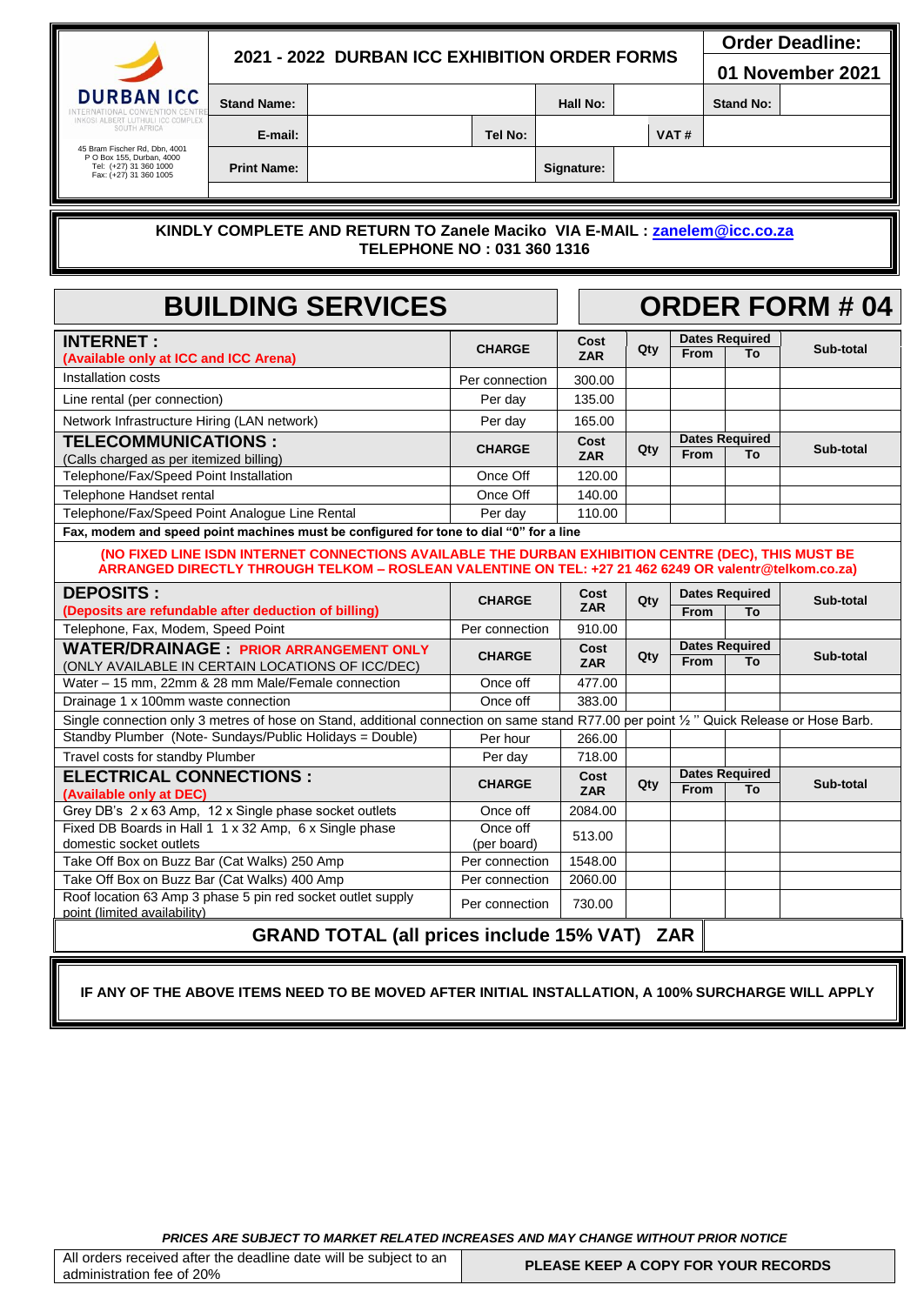|                                                                                                                                                                                                                                                                                                                                                                                                                                                                                                                                                                                                                            | 2021 - 2022 DURBAN ICC EXHIBITION ORDER FORMS                                            |                    |     |                                             |         |          |                                 |          |          |                                 |                 |                                 | <b>Order Deadline:</b><br>01 November 2021 |
|----------------------------------------------------------------------------------------------------------------------------------------------------------------------------------------------------------------------------------------------------------------------------------------------------------------------------------------------------------------------------------------------------------------------------------------------------------------------------------------------------------------------------------------------------------------------------------------------------------------------------|------------------------------------------------------------------------------------------|--------------------|-----|---------------------------------------------|---------|----------|---------------------------------|----------|----------|---------------------------------|-----------------|---------------------------------|--------------------------------------------|
| <b>DURBAN ICC</b><br>NTERNATIONAL CONVENTION CENTE                                                                                                                                                                                                                                                                                                                                                                                                                                                                                                                                                                         | <b>Stand Name:</b>                                                                       |                    |     |                                             |         |          |                                 | Hall No: |          |                                 |                 | <b>Stand No:</b>                |                                            |
| INKOSI ALBERT LUTHULI ICC COMPLEX<br>SOUTH AFRICA                                                                                                                                                                                                                                                                                                                                                                                                                                                                                                                                                                          | E-mail:                                                                                  |                    |     |                                             | Tel No: |          |                                 |          |          | VAT#                            |                 |                                 |                                            |
| 45 Bram Fischer Rd, Dbn, 4001<br>P O Box 155, Durban, 4000<br>Tel: (+27) 31 360 1000<br>Fax: (+27) 31 360 1005                                                                                                                                                                                                                                                                                                                                                                                                                                                                                                             | <b>Print Name:</b>                                                                       |                    |     |                                             |         |          | Signature:                      |          |          |                                 |                 |                                 |                                            |
|                                                                                                                                                                                                                                                                                                                                                                                                                                                                                                                                                                                                                            |                                                                                          |                    |     |                                             |         |          |                                 |          |          |                                 |                 |                                 |                                            |
|                                                                                                                                                                                                                                                                                                                                                                                                                                                                                                                                                                                                                            | KINDLY COMPLETE AND RETURN TO Zanele Maciko VIA E-MAIL : zanelem@icc.co.za               |                    |     | TELEPHONE NO: 031 360 1316                  |         |          |                                 |          |          |                                 |                 |                                 |                                            |
|                                                                                                                                                                                                                                                                                                                                                                                                                                                                                                                                                                                                                            | <b>EXHIBITION STAND PLATTERS</b><br><b>ORDER FORM # 05</b>                               |                    |     |                                             |         |          |                                 |          |          |                                 |                 |                                 |                                            |
|                                                                                                                                                                                                                                                                                                                                                                                                                                                                                                                                                                                                                            |                                                                                          |                    |     | <b>IMPORTANT NOTE -</b>                     |         |          |                                 |          |          |                                 |                 |                                 |                                            |
| All stand orders will be strictly on a 'drop & go' basis, so please ensure that there is a representative on the stand at the requested time<br>indicated below to receive the items.<br>All serviettes, side plates and cutlery will be bio-degradable and disposable<br>$\bullet$<br>Prices do not include infrastructure; furniture; catering equipment, staffing or cleaning/removal of disposable waste<br>Other stand catering must be on request and subject to pre-approval by Durban ICC Culinary Management<br>THESE PLATTER OPTIONS DO NOT APPLY TO STAND COCKTAIL FUNCTIONS DUE TO HEALTH AND SAFETY RULES AND | REGULATIONS REGARDING THE NUMBER OF GUESTS ALLOWED IN RELATION TO THE SIZE OF THE STAND. |                    |     |                                             |         |          |                                 |          |          |                                 |                 |                                 |                                            |
|                                                                                                                                                                                                                                                                                                                                                                                                                                                                                                                                                                                                                            |                                                                                          |                    |     | Day 1:                                      |         | Day $2:$ |                                 |          | Day $3:$ |                                 | Day $4:$        |                                 |                                            |
| <b>A01 FRESH FRUIT BOWL</b>                                                                                                                                                                                                                                                                                                                                                                                                                                                                                                                                                                                                |                                                                                          | Cost<br><b>ZAR</b> | QTY | <b>Delivery</b><br><b>Times</b>             | QTY     |          | <b>Delivery</b><br><b>Times</b> | QTY      |          | <b>Delivery</b><br><b>Times</b> | QTY             | <b>Delivery</b><br><b>Times</b> | <b>SUB-TOTAL</b>                           |
| A large bowl of seasonal whole fruit.                                                                                                                                                                                                                                                                                                                                                                                                                                                                                                                                                                                      |                                                                                          | 228.00             |     |                                             |         |          |                                 |          |          |                                 |                 |                                 |                                            |
| <b>A02 DRY SNACKS</b><br>(10 <sub>px</sub> )                                                                                                                                                                                                                                                                                                                                                                                                                                                                                                                                                                               |                                                                                          | Cost<br><b>ZAR</b> | QTY | Day $1:$<br><b>Delivery</b><br><b>Times</b> | QTY     | Day $2:$ | <b>Delivery</b><br><b>Times</b> | QTY      | Day $3:$ | <b>Delivery</b><br><b>Times</b> | Day $4:$<br>QTY | <b>Delivery</b><br><b>Times</b> | <b>SUB-TOTAL</b>                           |
| A selection potato crisps, nuts, pretzels,<br>biltong, dry wors and marinated olives.                                                                                                                                                                                                                                                                                                                                                                                                                                                                                                                                      |                                                                                          | 362.00             |     |                                             |         |          |                                 |          |          |                                 |                 |                                 |                                            |
| <b>A03 COOKIE JAR</b><br>(10 <sub>px</sub> )                                                                                                                                                                                                                                                                                                                                                                                                                                                                                                                                                                               |                                                                                          | Cost<br><b>ZAR</b> | QTY | Day $1:$<br><b>Delivery</b><br><b>Times</b> | QTY     | Day $2:$ | <b>Delivery</b><br><b>Times</b> | QTY      | Day 3:   | Delivery<br><b>Times</b>        | Day $4:$<br>QTY | <b>Delivery</b><br><b>Times</b> | <b>SUB-TOTAL</b>                           |
| A selection of American style.                                                                                                                                                                                                                                                                                                                                                                                                                                                                                                                                                                                             |                                                                                          | 221.00             |     |                                             |         |          |                                 |          |          |                                 |                 |                                 |                                            |
| <b>A04 SANDWICH BOX</b><br>(10 <sub>px</sub> )                                                                                                                                                                                                                                                                                                                                                                                                                                                                                                                                                                             |                                                                                          | Cost<br><b>ZAR</b> | QTY | Day $1:$<br><b>Delivery</b><br><b>Times</b> | QTY     | Dav $2:$ | <b>Delivery</b><br><b>Times</b> | QTY      | Day 3:   | <b>Delivery</b><br><b>Times</b> | Day $4:$<br>QTY | <b>Delivery</b><br><b>Times</b> | <b>SUB-TOTAL</b>                           |
| A selection of filled wraps and<br>sandwiches.                                                                                                                                                                                                                                                                                                                                                                                                                                                                                                                                                                             |                                                                                          | 489.00             |     |                                             |         |          |                                 |          |          |                                 |                 |                                 |                                            |
| <b>A05 CHEESE BOARD</b><br>(10 <sub>px</sub> )                                                                                                                                                                                                                                                                                                                                                                                                                                                                                                                                                                             |                                                                                          | Cost<br><b>ZAR</b> | QTY | Day $1:$<br><b>Delivery</b><br><b>Times</b> | QTY     | Day $2:$ | <b>Delivery</b><br><b>Times</b> | QTY      | Day 3:   | Delivery<br><b>Times</b>        | Dav $4:$<br>QTY | <b>Delivery</b><br><b>Times</b> | <b>SUB-TOTAL</b>                           |
| A selection of local and imported whole<br>cheeses. Served with fresh grapes,<br>preserves and crackers.                                                                                                                                                                                                                                                                                                                                                                                                                                                                                                                   |                                                                                          | 522.00             |     |                                             |         |          |                                 |          |          |                                 |                 |                                 |                                            |
| <b>A06 AFRICAN HOT PLATTER</b><br>(10 <sub>px</sub> )                                                                                                                                                                                                                                                                                                                                                                                                                                                                                                                                                                      |                                                                                          | Cost<br><b>ZAR</b> | QTY | Day $1:$<br><b>Delivery</b><br><b>Times</b> | QTY     | Day $2:$ | <b>Delivery</b><br><b>Times</b> | QTY      | Day 3:   | <b>Delivery</b><br><b>Times</b> | Day $4:$<br>QTY | <b>Delivery</b><br><b>Times</b> | <b>SUB-TOTAL</b>                           |
| Selection of homemade mini pies; BBQ<br>chicken drumsticks; soy-honey glazed<br>lamb ribs; crusted prawns and salt &<br>pepper calamari nuggets served with<br>sweet chili coriander dip.                                                                                                                                                                                                                                                                                                                                                                                                                                  |                                                                                          | 695.00             |     |                                             |         |          |                                 |          |          |                                 |                 |                                 |                                            |
| <b>A07 VEGETARIAN PLATTERS</b><br>(10 <sub>px</sub> )                                                                                                                                                                                                                                                                                                                                                                                                                                                                                                                                                                      |                                                                                          | Cost<br><b>ZAR</b> | QTY | Day $1:$<br><b>Delivery</b><br><b>Times</b> | QTY     | Day $2:$ | <b>Delivery</b><br><b>Times</b> | QTY      | Day 3:   | <b>Delivery</b><br><b>Times</b> | Day $4:$<br>QTY | <b>Delivery</b><br><b>Times</b> | <b>SUB-TOTAL</b>                           |
| Grilled vegetarian skewers; potato and<br>pea samoosas; vegetable pakoras; spring<br>rolls Durban-style chili bites served with<br>sweet chili dip.                                                                                                                                                                                                                                                                                                                                                                                                                                                                        |                                                                                          | 482.00             |     |                                             |         |          |                                 |          |          |                                 |                 |                                 |                                            |
|                                                                                                                                                                                                                                                                                                                                                                                                                                                                                                                                                                                                                            |                                                                                          |                    |     |                                             |         |          |                                 |          |          |                                 |                 |                                 | Continued/                                 |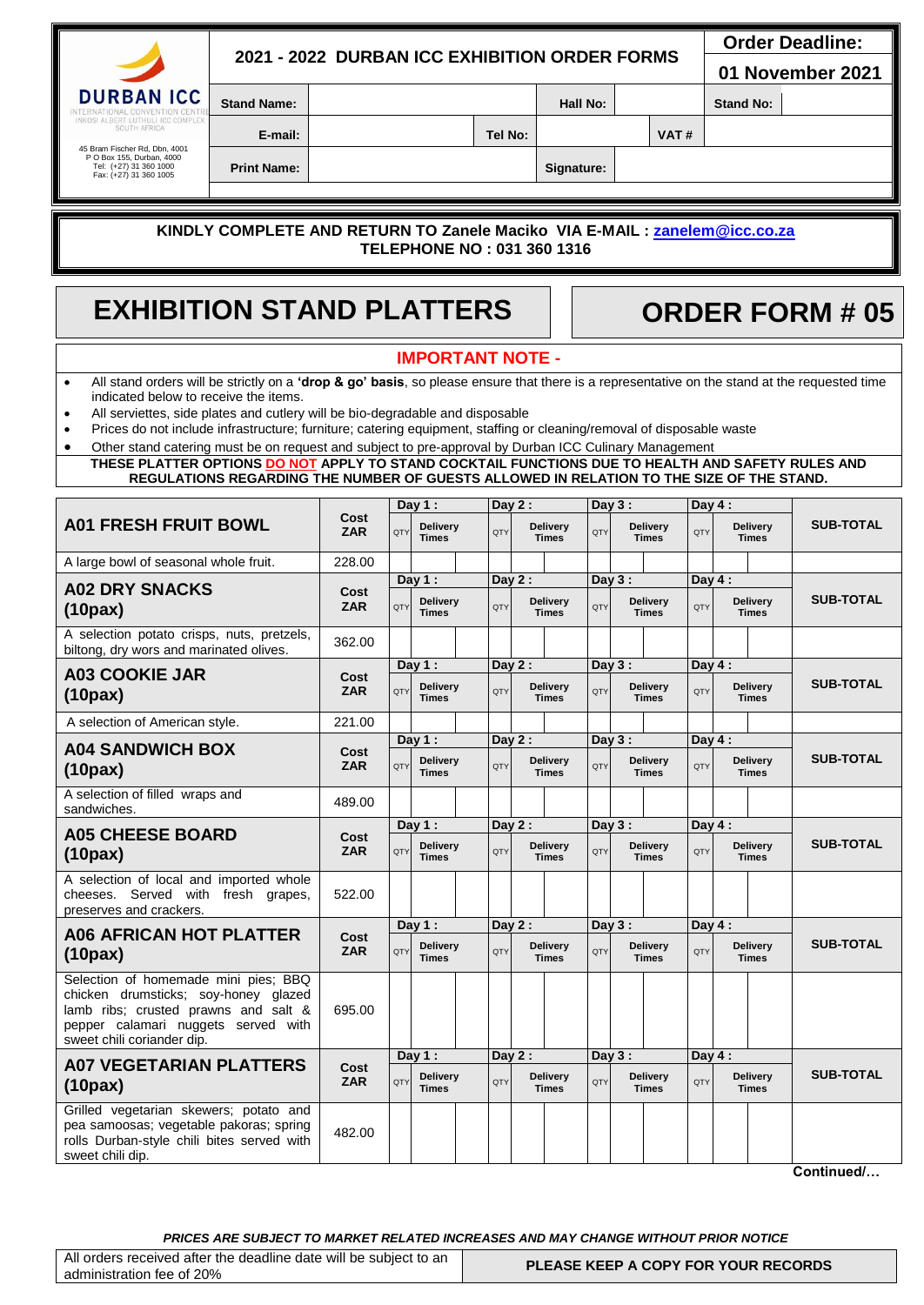| 2021 - 2022 DURBAN ICC EXHIBITION ORDER FORMS |  |
|-----------------------------------------------|--|
|-----------------------------------------------|--|

 **Order Deadline:** 

**01 November 2021**

**DURBAN ICC** 

**Stand Name: Hall No: Hall No: Stand No: Stand No: Stand No: Stand No: Stand No: Stand No: Stand No: Stand No: Stand No: Stand No: Stand No: Stand No: Stand No: Stand No: Stand No: Stand No: Stand No: Stand No: Stand N** 

45 Bram Fischer Rd, Dbn, 4001 P O Box 155, Durban, 4000 Tel: (+27) 31 360 1000 Fax: (+27) 31 360 1005

**Print Name: Signature:** 

**E-mail: Tel No: VAT #**

### **KINDLY COMPLETE AND RETURN TO Zanele Maciko VIA E-MAIL : [zanelem@icc.co.za](mailto:zanelem@icc.co.za)  TELEPHONE NO : 031 360 1316**

|                                                                                                                                                                                                        |                    |            | Day 1:                          |            | Day $2:$                        |                                 |            | Day $3:$                                      |       | Day $4:$   |                                 |            |                  |                                 |                  |
|--------------------------------------------------------------------------------------------------------------------------------------------------------------------------------------------------------|--------------------|------------|---------------------------------|------------|---------------------------------|---------------------------------|------------|-----------------------------------------------|-------|------------|---------------------------------|------------|------------------|---------------------------------|------------------|
| <b>A08 PASTRY PLATTER</b><br>(10 <sub>px</sub> )                                                                                                                                                       | Cost<br><b>ZAR</b> | QTY        | Delivery<br><b>Times</b>        | QTY        |                                 | <b>Delivery</b><br><b>Times</b> |            | <b>Delivery</b><br><b>OTY</b><br><b>Times</b> |       |            |                                 | <b>OTY</b> |                  | <b>Delivery</b><br><b>Times</b> | <b>SUB-TOTAL</b> |
| A selection of fresh baked muffins, Danish<br>pastries and chocolate brownies.                                                                                                                         | 484.00             |            |                                 |            |                                 |                                 |            |                                               |       |            |                                 |            |                  |                                 |                  |
|                                                                                                                                                                                                        |                    |            | Day $1:$                        |            | Day $2:$                        |                                 |            | Day $3:$                                      |       | Day $4:$   |                                 |            |                  |                                 |                  |
| <b>A09 ANTI PASTO PLATTER</b><br>(10 <sub>px</sub> )                                                                                                                                                   | Cost<br><b>ZAR</b> | <b>QTY</b> | <b>Delivery</b><br><b>Times</b> | <b>OTY</b> | <b>Delivery</b><br><b>Times</b> |                                 | <b>OTY</b> | <b>Delivery</b><br><b>Times</b>               |       | <b>OTY</b> | <b>Delivery</b><br><b>Times</b> |            | <b>SUB-TOTAL</b> |                                 |                  |
| A selection of grilled artichokes, stuffed<br>pepper dews; marinated feta and olives;<br>grilled zucchini; marinated eggplant and<br>crispy pita bread                                                 | 508.00             |            |                                 |            |                                 |                                 |            |                                               |       |            |                                 |            |                  |                                 |                  |
|                                                                                                                                                                                                        |                    |            | Day $1:$                        | Day $2:$   |                                 | Day $3:$                        |            | Day $4:$                                      |       |            |                                 |            |                  |                                 |                  |
| <b>A10 SUSHI ASSORTED</b><br><b>PLATTER (48 PIECES)</b>                                                                                                                                                | Cost<br><b>ZAR</b> | QTY        | Delivery<br><b>Times</b>        | QTY        |                                 | <b>Delivery</b><br><b>Times</b> |            | <b>Delivery</b><br><b>OTY</b><br><b>Times</b> |       | <b>OTY</b> | <b>Delivery</b><br><b>Times</b> |            | <b>SUB-TOTAL</b> |                                 |                  |
| 24 Pieces assorted nigiri (tuna, prawn,<br>salmon); 8 crab rolls; 8 salmon rolls; 8<br>vegetarian rolls (All sushi platters come<br>standard with wasabi, soy sauce, pickled<br>ginger and chopsticks) | 790.00             |            |                                 |            |                                 |                                 |            |                                               |       |            |                                 |            |                  |                                 |                  |
| CDAND TOTAL (all prioso include 45% VAT)                                                                                                                                                               |                    |            |                                 |            |                                 |                                 |            |                                               | 7 A D |            |                                 |            |                  |                                 |                  |

## **GRAND TOTAL (all prices include 15% VAT) ZAR**

### **IMPORTANT NOTE -**

 All stand orders will be strictly on a **'drop & go' basis**, so please ensure that there is a representative on the stand at the requested time indicated below to receive the items.

- All serviettes, side plates and cutlery will be bio-degradable and disposable
- Prices do not include infrastructure; furniture; catering equipment, staffing or cleaning/removal of disposable waste
- Other stand catering must be on request and subject to pre-approval by Durban ICC Culinary Management

**THESE PLATTER OPTIONS DO NOT APPLY TO STAND COCKTAIL FUNCTIONS DUE TO HEALTH AND SAFETY RULES AND REGULATIONS REGARDING THE NUMBER OF GUESTS ALLOWED IN RELATION TO THE SIZE OF THE STAND.**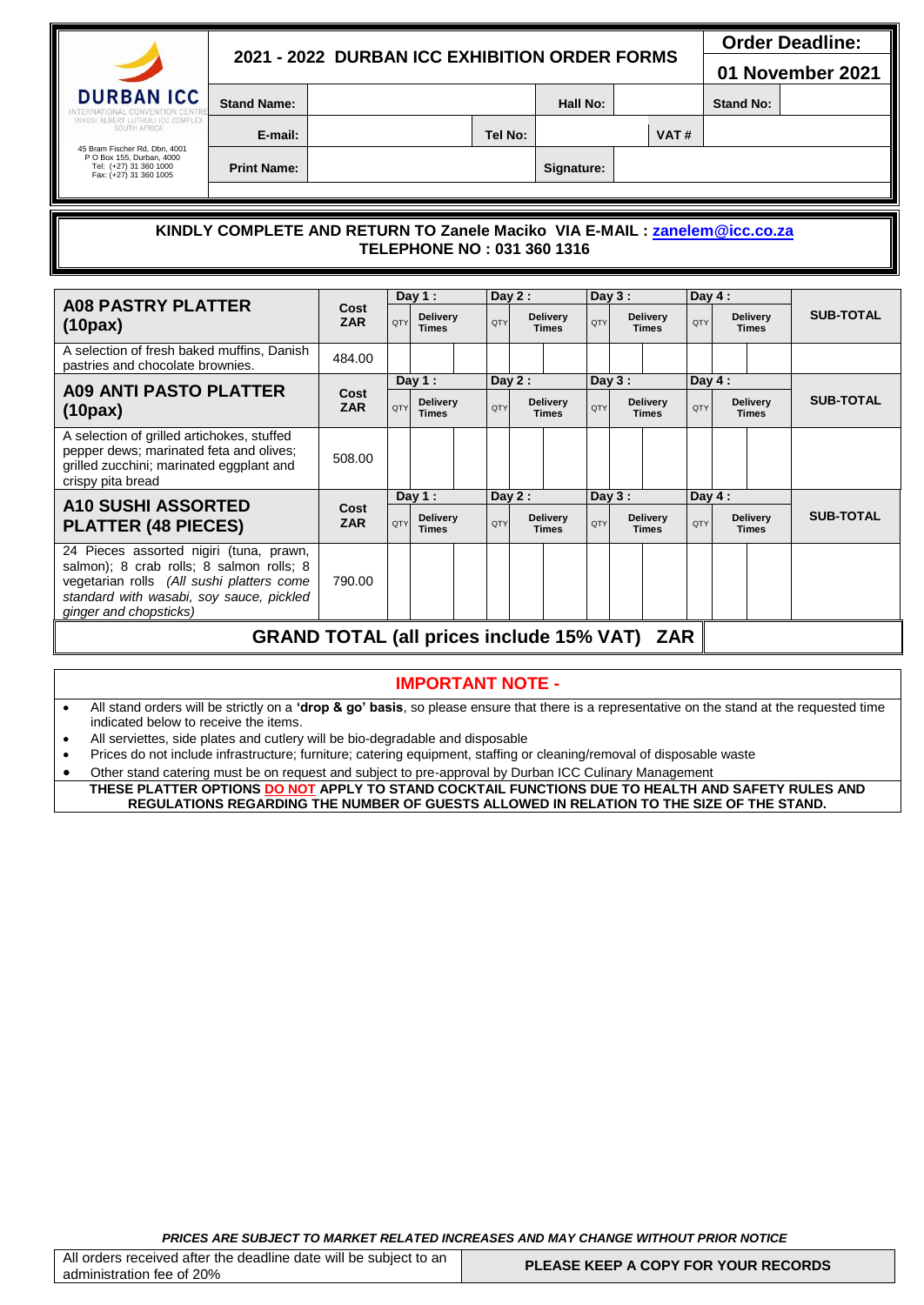|                                                                                                                |                    | 2021 - 2022 DURBAN ICC EXHIBITION ORDER FORMS | <b>Order Deadline:</b><br>01 November 2021 |            |  |                  |  |  |
|----------------------------------------------------------------------------------------------------------------|--------------------|-----------------------------------------------|--------------------------------------------|------------|--|------------------|--|--|
| <b>DURBAN ICC</b><br>INTERNATIONAL CONVENTION CENTRE                                                           | <b>Stand Name:</b> |                                               | Hall No:                                   |            |  | <b>Stand No:</b> |  |  |
| INKOSI ALBERT LUTHULI ICC COMPLEX<br>SOUTH AFRICA                                                              | E-mail:            |                                               | Tel No:                                    |            |  | VAT#             |  |  |
| 45 Bram Fischer Rd. Dbn. 4001<br>P O Box 155, Durban, 4000<br>Tel: (+27) 31 360 1000<br>Fax: (+27) 31 360 1005 | <b>Print Name:</b> |                                               |                                            | Signature: |  |                  |  |  |

### **KINDLY COMPLETE AND RETURN TO Zanele Maciko VIA E-MAIL : [zanelem@icc.co.za](mailto:zanelem@icc.co.za)  TELEPHONE NO : 031 360 1316**

# CLEANING / PARKING / SECURITY | | FORM #06

| <b>STAND CLEANING:</b> |               |                                                         |            |             |        |     |          |                    |          |  |                    |                  |  | Full Day: 08h00-17h00. Half Day: 08h00-12h00 or 13h00-17h00. Night Shift: 18h00-22h00. |  |
|------------------------|---------------|---------------------------------------------------------|------------|-------------|--------|-----|----------|--------------------|----------|--|--------------------|------------------|--|----------------------------------------------------------------------------------------|--|
| <b>SUPERVISOR</b>      | <b>CHARGE</b> | <b>Cost ZAR</b>                                         | Day $1:$   |             | Day 2: |     | Day $3:$ |                    | Day $4:$ |  |                    | <b>SUB-TOTAL</b> |  |                                                                                        |  |
|                        |               |                                                         | <b>OTY</b> | Start - End |        | QTY |          | <b>Start - End</b> | QTY      |  | <b>Start - End</b> | QTY              |  | <b>Start - End</b>                                                                     |  |
| Mon - Sat (Day)        | 4-hours       | 236.00                                                  |            |             |        |     |          |                    |          |  |                    |                  |  |                                                                                        |  |
| Mon - Sat (Night)      | 4-hours       | 252.00                                                  |            |             |        |     |          |                    |          |  |                    |                  |  |                                                                                        |  |
| Sunday (Day)           | 4-hours       | 392.00                                                  |            |             |        |     |          |                    |          |  |                    |                  |  |                                                                                        |  |
| Sunday (Night)         | 4-hours       | 392.00                                                  |            |             |        |     |          |                    |          |  |                    |                  |  |                                                                                        |  |
| Public Holiday (Day)   | 4-hours       | 468.00                                                  |            |             |        |     |          |                    |          |  |                    |                  |  |                                                                                        |  |
| Public Holiday (Night) | 4-hours       | 508.00                                                  |            |             |        |     |          |                    |          |  |                    |                  |  |                                                                                        |  |
| <b>CLEANER</b>         | <b>CHARGE</b> | <b>Cost ZAR</b>                                         | Day $1:$   |             | Day 2: |     |          | Day $3:$           |          |  | Day $4:$           |                  |  | <b>SUB-TOTAL</b>                                                                       |  |
|                        |               |                                                         | QTY        | Start - End |        | QTY |          | Start - End        | QTY      |  | Start - End        | QTY              |  | <b>Start - End</b>                                                                     |  |
| Mon - Sat (Day)        | 4-hours       | 204.00                                                  |            |             |        |     |          |                    |          |  |                    |                  |  |                                                                                        |  |
| Mon – Sat (Night)      | 4-hours       | 220.00                                                  |            |             |        |     |          |                    |          |  |                    |                  |  |                                                                                        |  |
| Sunday (Day)           | 4-hours       | 304.00                                                  |            |             |        |     |          |                    |          |  |                    |                  |  |                                                                                        |  |
| Sunday (Night)         | 4-hours       | 328.00                                                  |            |             |        |     |          |                    |          |  |                    |                  |  |                                                                                        |  |
| Public Holiday (Day)   | 4-hours       | 408.00                                                  |            |             |        |     |          |                    |          |  |                    |                  |  |                                                                                        |  |
| Public Holiday (Night) | 4-hours       | 440.00                                                  |            |             |        |     |          |                    |          |  |                    |                  |  |                                                                                        |  |
| <b>PARKING:</b>        |               | <b>NO PRE-PAID PARKING / RESERVED PARKING AVAILABLE</b> |            |             |        |     |          |                    |          |  |                    |                  |  |                                                                                        |  |

A 'pay-on-foot' system is in operation in the Durban ICC basement parking, with entrance via Bram Fischer Road (formerly Ordnance Road) and Dr A B Xuma Street (formerly Commercial Road):

- A parking voucher is withdrawn from the electronic dispensing machine at the boom entrances
- Payment must be made on leaving the building at the pay stations located just outside the main basement foyer doors
- The parking voucher is inserted into the electronic exit station to raise the boom
- Multi-access parking is not available
- Parking rates are available of the Durban ICC website : [www.icc.co.za](http://www.icc.co.za/)

Additional Parking is available at Durban Exhibition Centre at a flat rate to be paid at the entrance (subject to availability):

- South Plaza entrance via Gate D on Samora Machel Street (formerly Aliwal Street)
- North Plaza entrance via Gate A on Walnut Road
- Centrum Parking via Samora Machel Street (formerly Aliwal Street)

| <b>SECURITY:</b>                                    | 06h00-18h00 (Day Shift) or 18h00-06h00 (Night Shift) |                 |                                |  |                               |  |                               |  |                                |  |  |                  |  |  |  |
|-----------------------------------------------------|------------------------------------------------------|-----------------|--------------------------------|--|-------------------------------|--|-------------------------------|--|--------------------------------|--|--|------------------|--|--|--|
| <b>C-GRADE</b><br><b>CHARGE</b>                     |                                                      | <b>Cost ZAR</b> | Day $1:$<br>QTY<br>Start - End |  | Dav 2 :<br>Start - End<br>QTY |  | Dav 3 :<br>Start - End<br>QTY |  | Dav $4:$<br>Start - End<br>QTY |  |  | <b>SUB-TOTAL</b> |  |  |  |
| Normal Time                                         | 12-hours                                             | 816.00          |                                |  |                               |  |                               |  |                                |  |  |                  |  |  |  |
| Sunday                                              | 12-hours                                             | 1033.00         |                                |  |                               |  |                               |  |                                |  |  |                  |  |  |  |
| <b>Public Holidav</b>                               | 12-hours                                             | 1259.00         |                                |  |                               |  |                               |  |                                |  |  |                  |  |  |  |
| <b>GRAND TOTAL (all prices include 15% VAT) ZAR</b> |                                                      |                 |                                |  |                               |  |                               |  |                                |  |  |                  |  |  |  |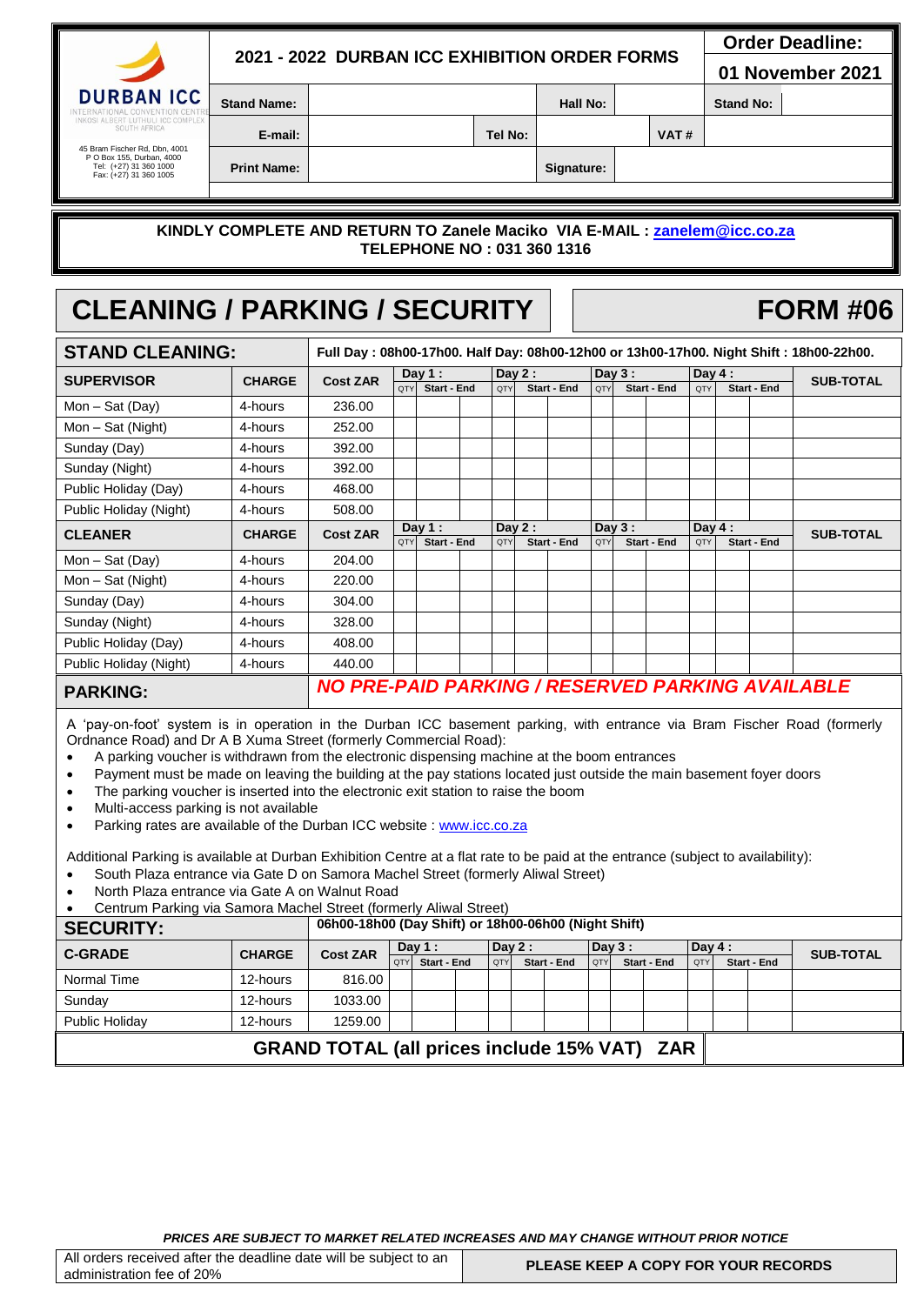|                   |                                               |  |         |          |  |      |                  | <b>Order Deadline:</b> |  |  |
|-------------------|-----------------------------------------------|--|---------|----------|--|------|------------------|------------------------|--|--|
|                   | 2021 - 2022 DURBAN ICC EXHIBITION ORDER FORMS |  |         |          |  |      |                  | 01 November 2021       |  |  |
| <b>DURBAN ICC</b> | <b>Stand Name:</b>                            |  |         | Hall No: |  |      | <b>Stand No:</b> |                        |  |  |
| SOUTH AFRICA<br>. | E-mail:                                       |  | Tel No: |          |  | VAT# |                  |                        |  |  |

45 Bram Fischer Rd, Dbn, 4001 P O Box 155, Durban, 4000 Tel: (+27) 31 360 1000 Fax: (+27) 31 360 1005

**Print Name: Signature:** 

### **KINDLY COMPLETE AND RETURN TO Zanele Maciko VIA E-MAIL : [zanelem@icc.co.za](mailto:zanelem@icc.co.za)  TELEPHONE NO : 031 360 1316**

# **SECURITY CHECK SHEET STAND INVENTORY**

| <b>STAFF ON SITE</b> | Please list all representatives / employees attending to your stand during build-up and breakdown. |                                       |  |  |  |  |  |  |
|----------------------|----------------------------------------------------------------------------------------------------|---------------------------------------|--|--|--|--|--|--|
| <b>Name</b>          | <b>Surname</b>                                                                                     | <b>SA ID Number / Passport Number</b> |  |  |  |  |  |  |
|                      |                                                                                                    |                                       |  |  |  |  |  |  |
|                      |                                                                                                    |                                       |  |  |  |  |  |  |
|                      |                                                                                                    |                                       |  |  |  |  |  |  |
|                      |                                                                                                    |                                       |  |  |  |  |  |  |
|                      |                                                                                                    |                                       |  |  |  |  |  |  |
|                      |                                                                                                    |                                       |  |  |  |  |  |  |
|                      |                                                                                                    |                                       |  |  |  |  |  |  |
|                      |                                                                                                    |                                       |  |  |  |  |  |  |
|                      |                                                                                                    |                                       |  |  |  |  |  |  |
|                      |                                                                                                    |                                       |  |  |  |  |  |  |
|                      |                                                                                                    |                                       |  |  |  |  |  |  |
|                      |                                                                                                    |                                       |  |  |  |  |  |  |
|                      |                                                                                                    |                                       |  |  |  |  |  |  |
|                      |                                                                                                    |                                       |  |  |  |  |  |  |
| <b>INVENTORY</b>     | Please list all electronic items to be displayed / utilized on your stand during the event.        |                                       |  |  |  |  |  |  |
|                      |                                                                                                    |                                       |  |  |  |  |  |  |
| <b>Product</b>       | <b>Make</b>                                                                                        | <b>Serial Number</b>                  |  |  |  |  |  |  |
|                      |                                                                                                    |                                       |  |  |  |  |  |  |
|                      |                                                                                                    |                                       |  |  |  |  |  |  |
|                      |                                                                                                    |                                       |  |  |  |  |  |  |
|                      |                                                                                                    |                                       |  |  |  |  |  |  |
|                      |                                                                                                    |                                       |  |  |  |  |  |  |
|                      |                                                                                                    |                                       |  |  |  |  |  |  |
|                      |                                                                                                    |                                       |  |  |  |  |  |  |
|                      |                                                                                                    |                                       |  |  |  |  |  |  |
|                      |                                                                                                    |                                       |  |  |  |  |  |  |
|                      |                                                                                                    |                                       |  |  |  |  |  |  |
|                      |                                                                                                    |                                       |  |  |  |  |  |  |
|                      |                                                                                                    |                                       |  |  |  |  |  |  |
|                      |                                                                                                    |                                       |  |  |  |  |  |  |
|                      |                                                                                                    |                                       |  |  |  |  |  |  |

### **PLEASE NOTE:**

This security measure has been implemented to assist you, as an exhibitor, in monitoring your electronic items with the purpose of keeping them secure during your time at the venue. Please note that this does not exempt you (exhibitor / stand holder) of primary responsibility – all stand holders, exhibitors and visitors remain responsible for all personal goods.

**The appointed Security company will visit each stand to verify the above. Please may we ask for your accommodation and co-operation during this time.** 

| All orders received after the deadline date will be subject to an<br>administration fee of 20% | <b>PLEASE KEEP A COPY FOR YOUR RECORDS</b> |
|------------------------------------------------------------------------------------------------|--------------------------------------------|
|------------------------------------------------------------------------------------------------|--------------------------------------------|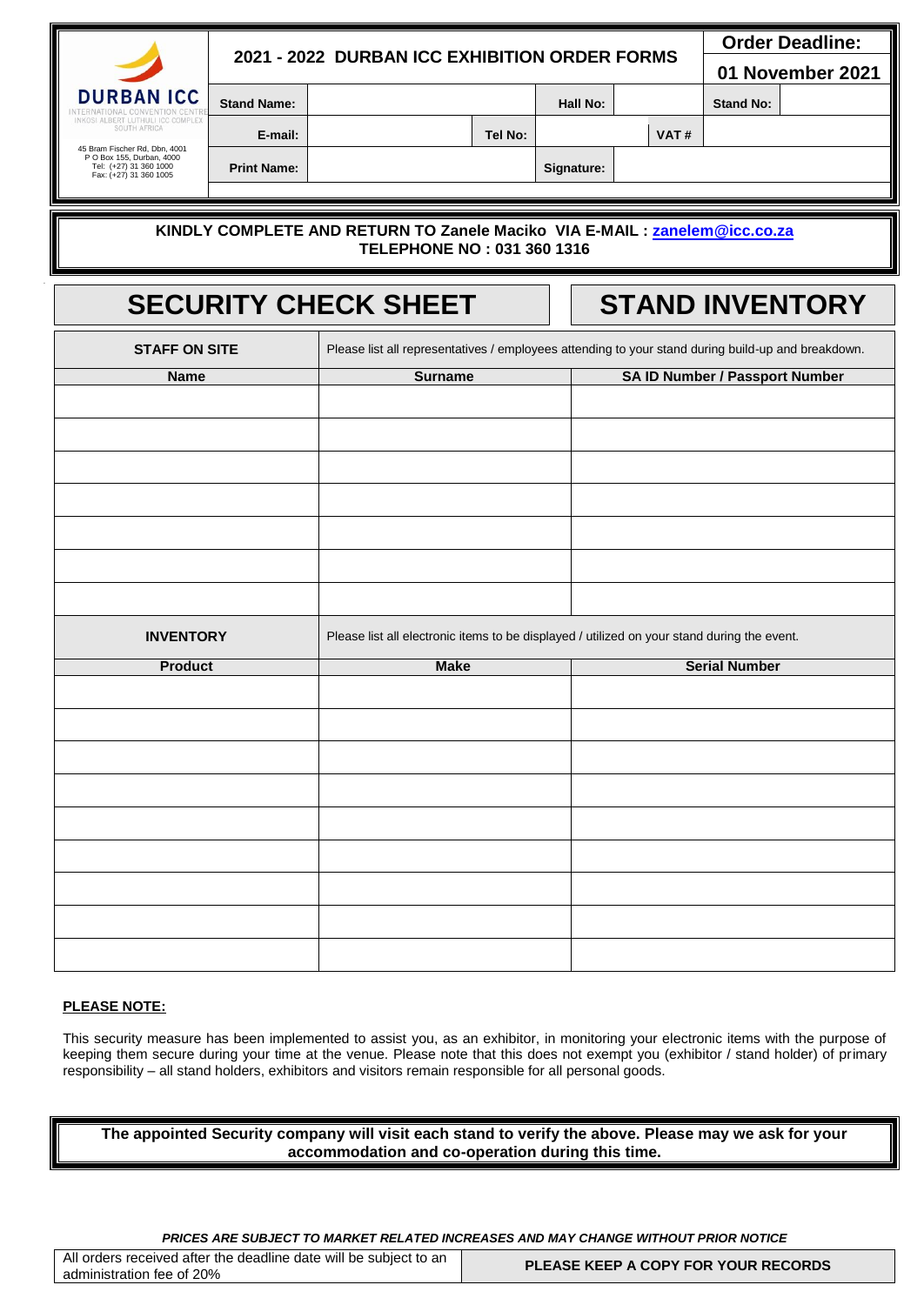|                                                                                                                |                                                                                                                                                             |                             | 2021 - 2022 DURBAN ICC EXHIBITION ORDER FORMS                                                                                                                                                                      |                                      |            |                            | <b>Order Deadline:</b>                                                                                                                                         |  |  |  |
|----------------------------------------------------------------------------------------------------------------|-------------------------------------------------------------------------------------------------------------------------------------------------------------|-----------------------------|--------------------------------------------------------------------------------------------------------------------------------------------------------------------------------------------------------------------|--------------------------------------|------------|----------------------------|----------------------------------------------------------------------------------------------------------------------------------------------------------------|--|--|--|
|                                                                                                                |                                                                                                                                                             |                             |                                                                                                                                                                                                                    |                                      |            |                            | 01 November 2021                                                                                                                                               |  |  |  |
| <b>DURBAN ICC</b>                                                                                              |                                                                                                                                                             | <b>Stand Name:</b>          |                                                                                                                                                                                                                    |                                      | Hall No:   |                            | <b>Stand No:</b>                                                                                                                                               |  |  |  |
| VKOSI ALBERT LUTHULI ICC COMPLE<br>SOUTH AFRICA                                                                |                                                                                                                                                             | E-mail:                     |                                                                                                                                                                                                                    | Tel No:                              |            | VAT#                       |                                                                                                                                                                |  |  |  |
| 45 Bram Fischer Rd, Dbn, 4001<br>P O Box 155, Durban, 4000<br>Tel: (+27) 31 360 1000<br>Fax: (+27) 31 360 1005 |                                                                                                                                                             | <b>Print Name:</b>          |                                                                                                                                                                                                                    |                                      | Signature: |                            |                                                                                                                                                                |  |  |  |
|                                                                                                                |                                                                                                                                                             |                             |                                                                                                                                                                                                                    |                                      |            |                            |                                                                                                                                                                |  |  |  |
|                                                                                                                |                                                                                                                                                             |                             | KINDLY COMPLETE AND RETURN TO Zanele Maciko VIA E-MAIL : zanelem@icc.co.za                                                                                                                                         |                                      |            |                            |                                                                                                                                                                |  |  |  |
|                                                                                                                |                                                                                                                                                             |                             | TELEPHONE NO: 031 360 1316                                                                                                                                                                                         |                                      |            |                            |                                                                                                                                                                |  |  |  |
|                                                                                                                |                                                                                                                                                             |                             | <b>ACCEPTANCE OF SERVICE AGREEMENT</b>                                                                                                                                                                             |                                      |            |                            |                                                                                                                                                                |  |  |  |
| <b>PAYMENT AUTHORISATION &amp; CONTACT DETAILS FORM</b>                                                        |                                                                                                                                                             |                             |                                                                                                                                                                                                                    |                                      |            |                            |                                                                                                                                                                |  |  |  |
|                                                                                                                |                                                                                                                                                             |                             | (COMPULSARY FORM TO BE COMPLETED IN ORDER TO PLACE THE ORDER)                                                                                                                                                      |                                      |            |                            |                                                                                                                                                                |  |  |  |
| THE AGREEMENT AND TERMS / CONDITIONS<br>$\mathbf{1}$ .                                                         |                                                                                                                                                             |                             |                                                                                                                                                                                                                    |                                      |            |                            | 1.1 The Company agrees to provide the facilities and services for the duration of the hire period set out in the Proforma Invoice and in consideration for the |  |  |  |
| payment set out in paragraph 2 below.<br>1.2 Any orders that are not pre-paid cannot be guaranteed.            |                                                                                                                                                             |                             |                                                                                                                                                                                                                    |                                      |            |                            |                                                                                                                                                                |  |  |  |
|                                                                                                                |                                                                                                                                                             |                             | Event Co-ordination Department and will be charged for accordingly.                                                                                                                                                |                                      |            |                            | 1.3 Late orders received after the order deadline and on-site orders will be subject to a 20% administration fee. Final arrangements to be confirmed with our  |  |  |  |
| 2. SETTLEMENT PROCEDURE                                                                                        |                                                                                                                                                             |                             |                                                                                                                                                                                                                    |                                      |            |                            | 1.4 Ensure that your Company representative at the show is aware of our payment policy as no orders will be delivered unless payment has been received.        |  |  |  |
|                                                                                                                |                                                                                                                                                             |                             | 2.1 Full payment of the Proforma Invoice for all orders must be pre-paid and no payment will be accepted on-site or post event.<br>2.2 No refunds will be made for any changes made after the order deadline date. |                                      |            |                            |                                                                                                                                                                |  |  |  |
| be received timeously.                                                                                         |                                                                                                                                                             |                             |                                                                                                                                                                                                                    |                                      |            |                            | 2.3 The Company reserves the right to cancel the provisional booking should the signed Acceptance of Service Agreement and/or proof of deposit payment, not    |  |  |  |
| out therein.                                                                                                   | I, the undersigned, acknowledge that I have received and understood and accepted the Service Agreement and agree and abide by the terms and conditions laid |                             |                                                                                                                                                                                                                    |                                      |            |                            |                                                                                                                                                                |  |  |  |
| Date: _______________                                                                                          |                                                                                                                                                             |                             |                                                                                                                                                                                                                    | Signature: ___                       |            |                            |                                                                                                                                                                |  |  |  |
| FOR - DURBAN ICC (SOC) LTD                                                                                     |                                                                                                                                                             |                             |                                                                                                                                                                                                                    |                                      |            |                            |                                                                                                                                                                |  |  |  |
|                                                                                                                |                                                                                                                                                             |                             |                                                                                                                                                                                                                    |                                      |            |                            |                                                                                                                                                                |  |  |  |
|                                                                                                                |                                                                                                                                                             |                             | who hereby warrants that s/he is duly authorised to sign this agreement on its behalf.                                                                                                                             |                                      |            |                            |                                                                                                                                                                |  |  |  |
| Legal Name of the Co.<br>e.g. Durban SOC Ltd                                                                   |                                                                                                                                                             |                             |                                                                                                                                                                                                                    |                                      |            |                            |                                                                                                                                                                |  |  |  |
| <b>Company VAT Number</b>                                                                                      |                                                                                                                                                             |                             |                                                                                                                                                                                                                    | <b>Company Registration</b><br>No.   |            |                            |                                                                                                                                                                |  |  |  |
| <b>Physical / Postal Address</b><br>of Company<br>(include postal code)                                        |                                                                                                                                                             |                             |                                                                                                                                                                                                                    |                                      |            |                            |                                                                                                                                                                |  |  |  |
| Company: Telephone No.                                                                                         |                                                                                                                                                             |                             |                                                                                                                                                                                                                    |                                      |            |                            |                                                                                                                                                                |  |  |  |
| Company:<br><b>Website Address</b>                                                                             |                                                                                                                                                             |                             |                                                                                                                                                                                                                    | Company:<br><b>Email Address</b>     |            |                            |                                                                                                                                                                |  |  |  |
| <b>Contact Person:</b><br>Name & Surname &                                                                     |                                                                                                                                                             |                             |                                                                                                                                                                                                                    | <b>Designation</b><br>(i.e. Manager) |            |                            |                                                                                                                                                                |  |  |  |
| Gender (i.e. Mr or Mrs)<br><b>Contact Person:</b>                                                              |                                                                                                                                                             |                             |                                                                                                                                                                                                                    | <b>Contact Person:</b>               |            |                            |                                                                                                                                                                |  |  |  |
| <b>Direct Telephone Number</b><br><b>Contact Person: Email</b>                                                 |                                                                                                                                                             |                             |                                                                                                                                                                                                                    | <b>Mobile Number</b>                 |            |                            |                                                                                                                                                                |  |  |  |
| <b>Address</b>                                                                                                 |                                                                                                                                                             |                             | <b>CLIENT BANKING DETAILS FOR REFUND</b>                                                                                                                                                                           | Event ID#                            |            |                            |                                                                                                                                                                |  |  |  |
|                                                                                                                |                                                                                                                                                             |                             | All refunds will be made via EFT only. Please complete details below:                                                                                                                                              | <b>Branch Code &amp;</b>             |            |                            |                                                                                                                                                                |  |  |  |
| <b>Account Name</b>                                                                                            |                                                                                                                                                             |                             |                                                                                                                                                                                                                    | <b>Branch</b>                        |            |                            |                                                                                                                                                                |  |  |  |
| <b>Account Number</b>                                                                                          |                                                                                                                                                             |                             | <b>DURBAN ICC BANKING DETAILS</b>                                                                                                                                                                                  | <b>Bank</b>                          |            |                            |                                                                                                                                                                |  |  |  |
|                                                                                                                |                                                                                                                                                             |                             | Direct deposit - EFT / telegraphic transfer                                                                                                                                                                        | <b>Bank Account No.</b>              |            | 1107 821541                |                                                                                                                                                                |  |  |  |
| <b>Account Name</b>                                                                                            |                                                                                                                                                             | <b>ICC Durban (Pty) Ltd</b> |                                                                                                                                                                                                                    | <b>Swift Code</b>                    |            | <b>NEDSZAJJ</b><br>198 765 |                                                                                                                                                                |  |  |  |
| <b>Bank Name</b>                                                                                               |                                                                                                                                                             | <b>Nedbank</b>              |                                                                                                                                                                                                                    | <b>Branch Code &amp; Branch</b>      |            | Kingsmead                  |                                                                                                                                                                |  |  |  |
| <b>PLEASE NOTE:</b><br>1.                                                                                      |                                                                                                                                                             |                             | Reference to appear on the deposit slip / EFT: EVENT ID and STAND NUMBER                                                                                                                                           |                                      |            |                            |                                                                                                                                                                |  |  |  |
| 2.<br>3.                                                                                                       |                                                                                                                                                             |                             | Please email a copy of the proof of payment as detailed above<br>Only Company cheques are acceptable (i.e. no personal cheques)                                                                                    |                                      |            |                            |                                                                                                                                                                |  |  |  |
|                                                                                                                |                                                                                                                                                             |                             | PRICES ARE SUBJECT TO MARKET RELATED INCREASES AND MAY CHANGE WITHOUT PRIOR NOTICE                                                                                                                                 |                                      |            |                            |                                                                                                                                                                |  |  |  |
| administration fee of 20%                                                                                      |                                                                                                                                                             |                             | All orders received after the deadline date will be subject to an                                                                                                                                                  |                                      |            |                            | <b>PLEASE KEEP A COPY FOR YOUR RECORDS</b>                                                                                                                     |  |  |  |